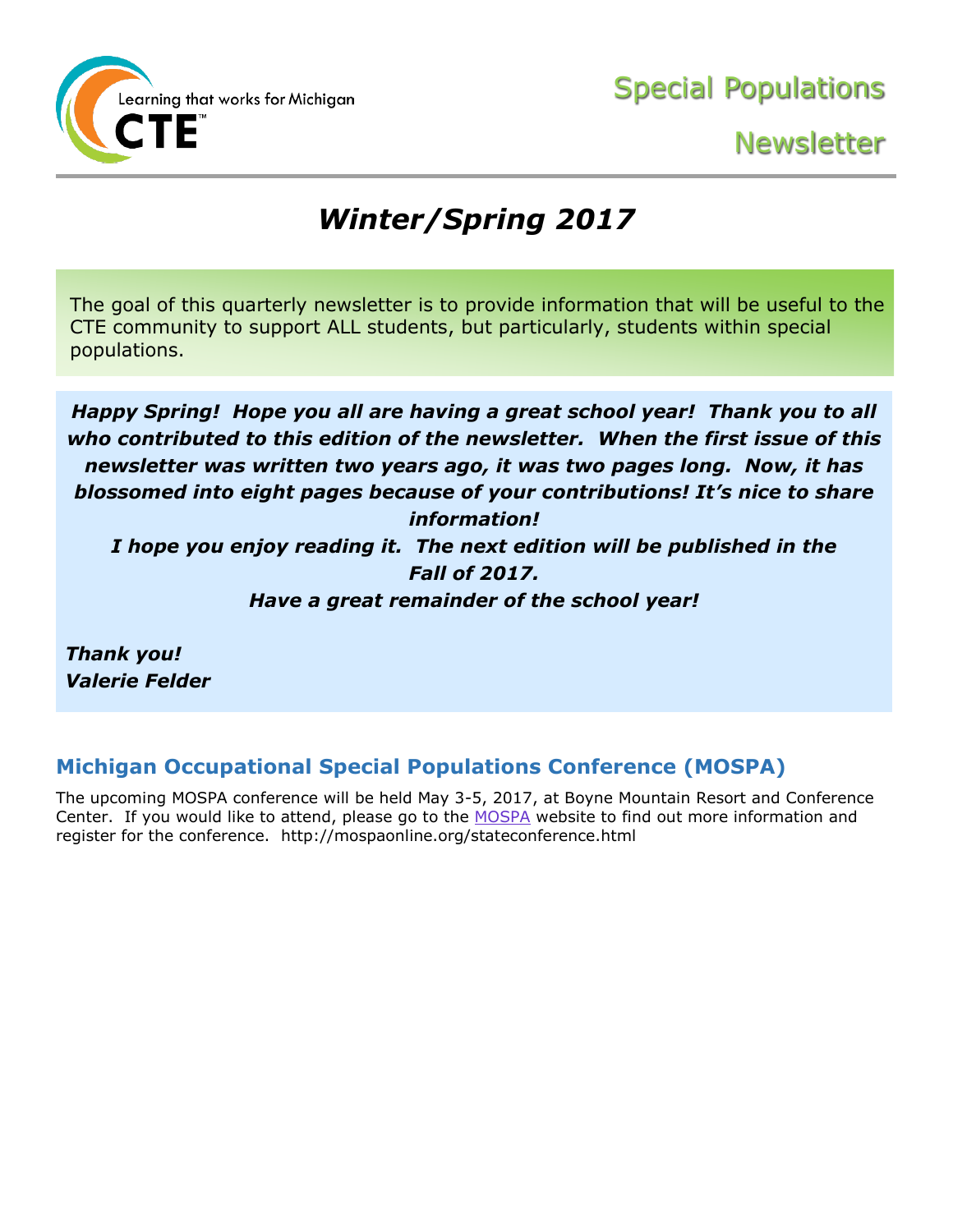### Page 2 of 8

**Newsletter** 

### **Question from the Field**

### **How many students with Individualized Education Plans (IEPs) can be in a CTE classroom?**

Guidance from the Michigan Department of Education – Office of Special Education states:

*There is no rule that addresses the number of students with an IEP in a CTE classroom. The Michigan Administrative Rules for Special Education only address class sizes of categorical classrooms. Consideration needs to be given to the Least Restrictive Environment under the Individuals with Disabilities Education Act, 34 CFR § 300.114 which requires that students with disabilities are educated with nondisabled peers and special classes, separate schooling, or other removal of students with disabilities from the general education environment occurs only if the nature or severity of the disability is such that education in the regular classes with the use of supplementary aids and services cannot be achieved satisfactorily.*

### **Students from Van Buren Technology Center (VBTC)**

### **Business Professionals of America (BPA) State Leadership Conference**

On March 16 through the 19, 35 students from the Commercial Art, Cyber Security & Computer Network Technology, and Software Engineering programs at the VBTC participated in the BPA State Leadership Conference at the Amway Grand Plaza Hotel in Grand Rapids, Michigan. BPA is a student organization with over 43,000 students in 23 states. VBTC students were recognized for their accomplishments:

Jacob Brink, Bangor High School, VBTC Cyber Security & Computer Network Technology 5th Place, Computer Network Technology

> Callum Hume, Mattawan High School, VBTC Software Engineering Bronze - Administrative Support Concepts Bronze - Computer Programming Concepts

Aaron Nancy, Watervliet High School, VBTC Cyber Security & Computer Network Technology 2nd Place - Network Administration Using Microsoft

Joel Vernon, Dowagiac High School, Cyber Security & Computer Network Technology Bronze - Financial Math & Analysis Bronze - Information Technology Concepts 4th Place - Systems Administration Using Cisco 4th Place - Computer Security

Denis Huffman, instructor at VBTC, is very proud of all four of his students. One of his students, Jacob Brink, is blind and has excelled not only at winning 5<sup>th</sup> place at BPA, but can take a computer apart and

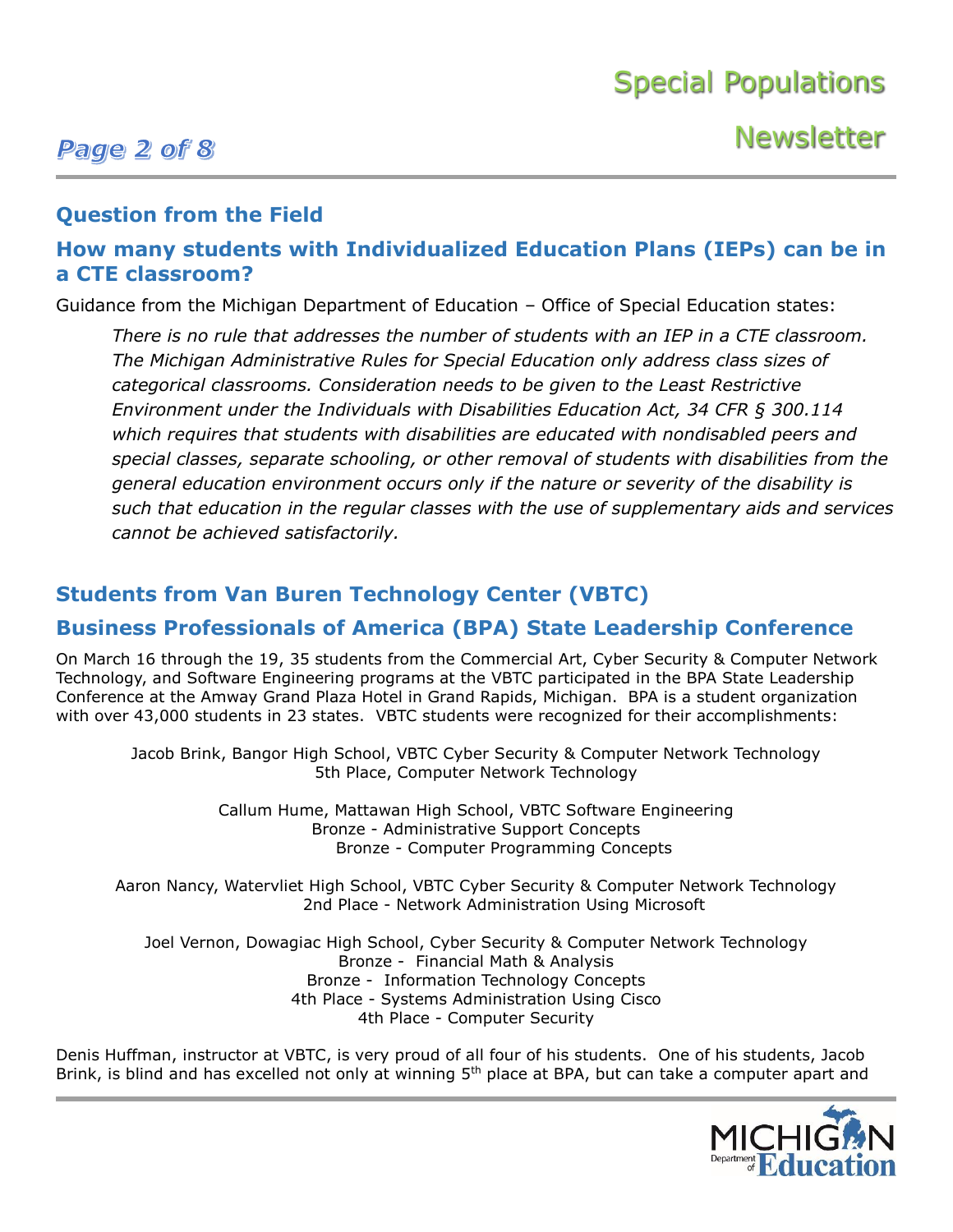### Page 3 of 8

## **Newsletter**

put it back together, works on computers, servers, and routers. Denis describes Jacob as being an amazing student and leading the class! Please see photographs and link with Awards session video below of Jacob Brink and the other students receiving their awards! We are all very proud of Jacob and all of the students who competed at BPA! Click on [Awards Session Video](http://www.michiganbpa.org/live) at http://www.MichiganBPA.org/live.

*Thank you to Denis Huffman, instructor at VBTC, for sharing this information about his amazing students!*



### **Special Populations Students at Calhoun Area Career Center (CACC)**

Juliana Unger from Calhoun Area Career Center Culinary Arts Program and Battle Creek St. Phil competed at the State SkillsUSA competition the weekend of April 7-9 at the Amway Grand Hotel in Grand Rapids. The competition that she competed in is called Action Skills. She demonstrated how to fabricate a chicken and talked about the importance behind this skill. Juliana spent many hours practicing and perfecting her demonstration. As a result of Juliana's hard work, she won the state competition and has qualified to compete at the national level in Louisville, Kentucky in June right after school gets out. We are all very proud of Juliana!

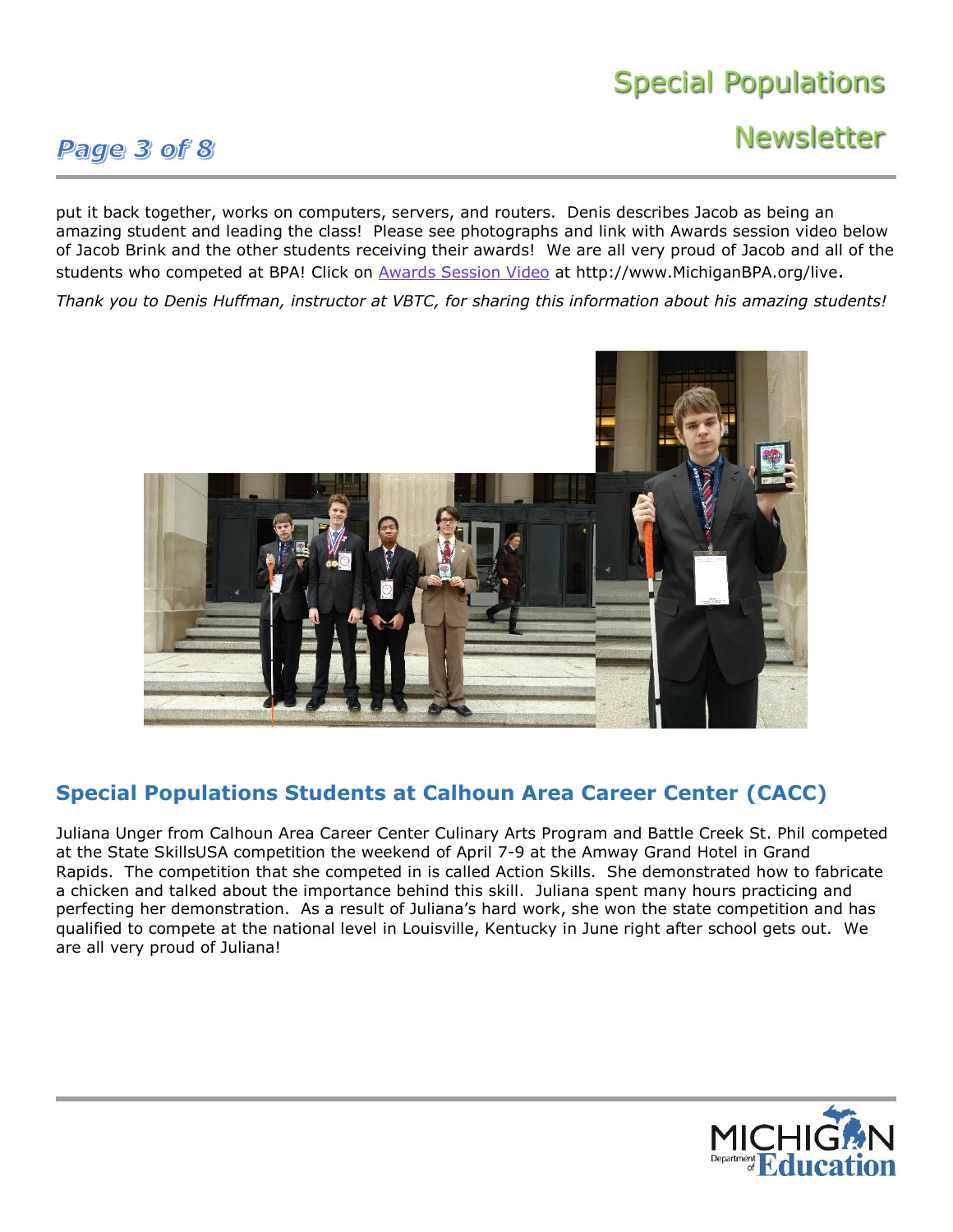### Page 4 of 8

**Newsletter** 

Student and Career Services Scholarship will be awarded to four students this year at the Senior awards assembly. In order to be able to apply for the scholarship, students need to obtain a B- or higher and less than seven absences for the first semester at CACC. This scholarship will award the students \$1,000 in order to further a student's education, get student assistance entering the work field, or other tasks that will assist the students to further their success for life after high school. The four award winners for this year's scholarships are as follows:

> Joel Leatherman - CACC/Welding and Harper Creek Colin Merry - CACC/Welding and Battle Creek Central Tyler Ivy - CACC/Criminal Justice and Pennfield Michael Foreman - CACC/Power Equipment and Pennfield

*Thank you to Kristine Jenkins, Assistant Superintendent of Regional CTE, from Calhoun Intermediate School District, who contributed this wonderful news about her students!*

### **Good Golightly Career and Technical Education Center**

### **Exposure of Students to Nontraditional Career Pathways**

The Good Golightly Career and Technical Center kicked off CTE Month with hosting a Gender Equity Career Industry Mentor Panel Discussion. The purpose of the event was to expose students to nontraditional career pathways. There was representation from the Michigan State Police Department (Public Safety/Law Enforcement) and Henry Ford College of Computer Science (Computer Systems Networking) and HNBT (Graphics & Printing). Students were very engaged and asked some great questions!

This was an AWESOME event hosted by Principal, Mr. Neal Morrison, and CTE Special Populations Counselor, Mrs. Ora Smith! Way to GO Golightly Career and Technical Center (The Good Go-Go)! Please see pictures below of the event!

*Thank you to Arese Robinson, from Detroit Public Schools Community District, Office of Career and College Readiness, for sharing this event.*

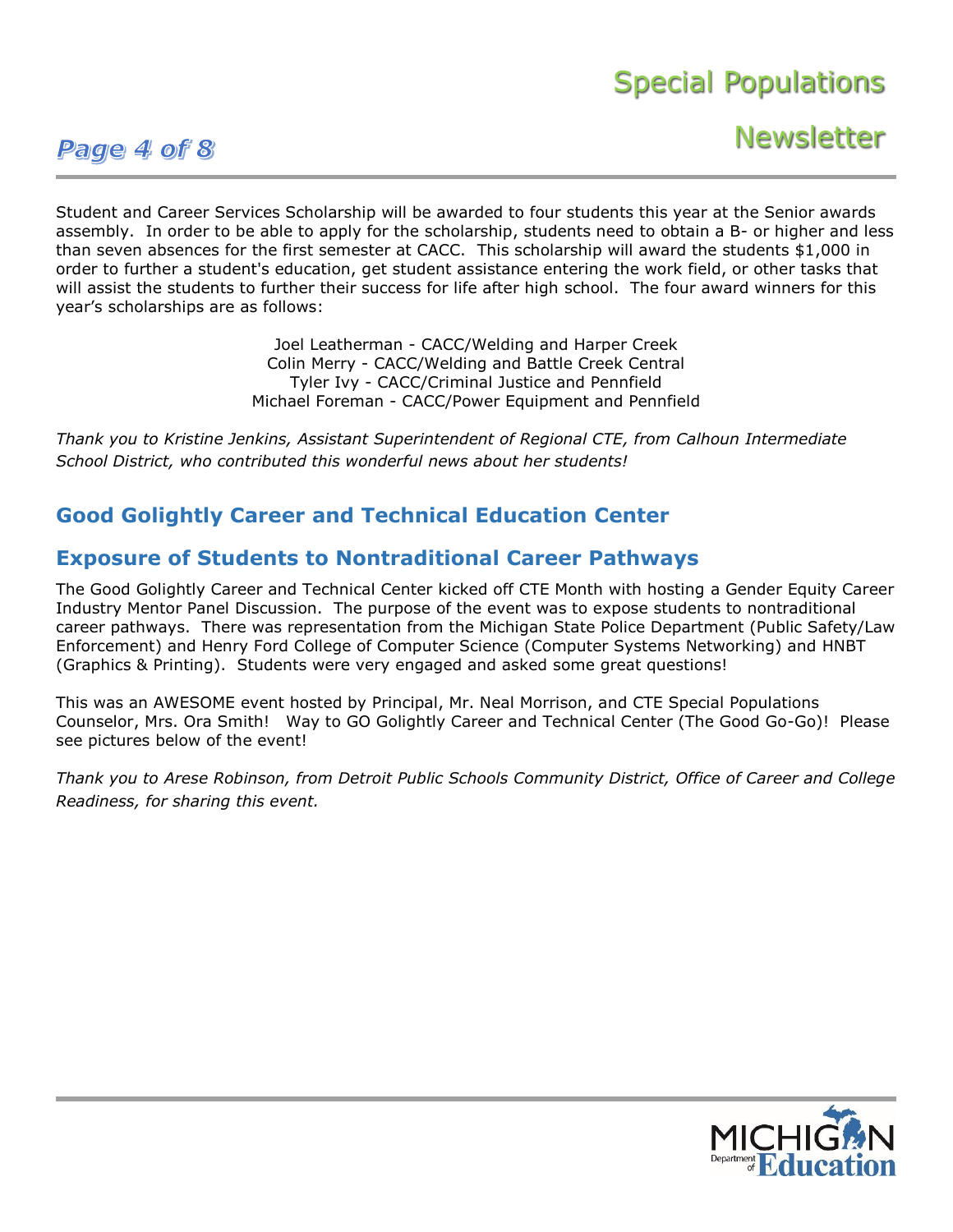## **Newsletter**

### Page 5 of 8



### **Wexford-Missaukee Career and Technical Center (WMCTC) Students Receive Financial Assistance to get their Driver's Licenses**

A driver's license is one of the first credentials a student needs to ensure future success and employment opportunities. Due to the high cost of the driver's education courses, and high schools not providing the training, many students who live in poverty have been priced out of the licensing process. In Northern Michigan, the price of the entire process (Segments 1 and 2 and the road test) can cost families up to \$400. Currently, 40% of the seniors graduating from high schools at the WMCTC do not have a driver's license. The statistic jumps to 60% among students with IEPs or 504 Plans.

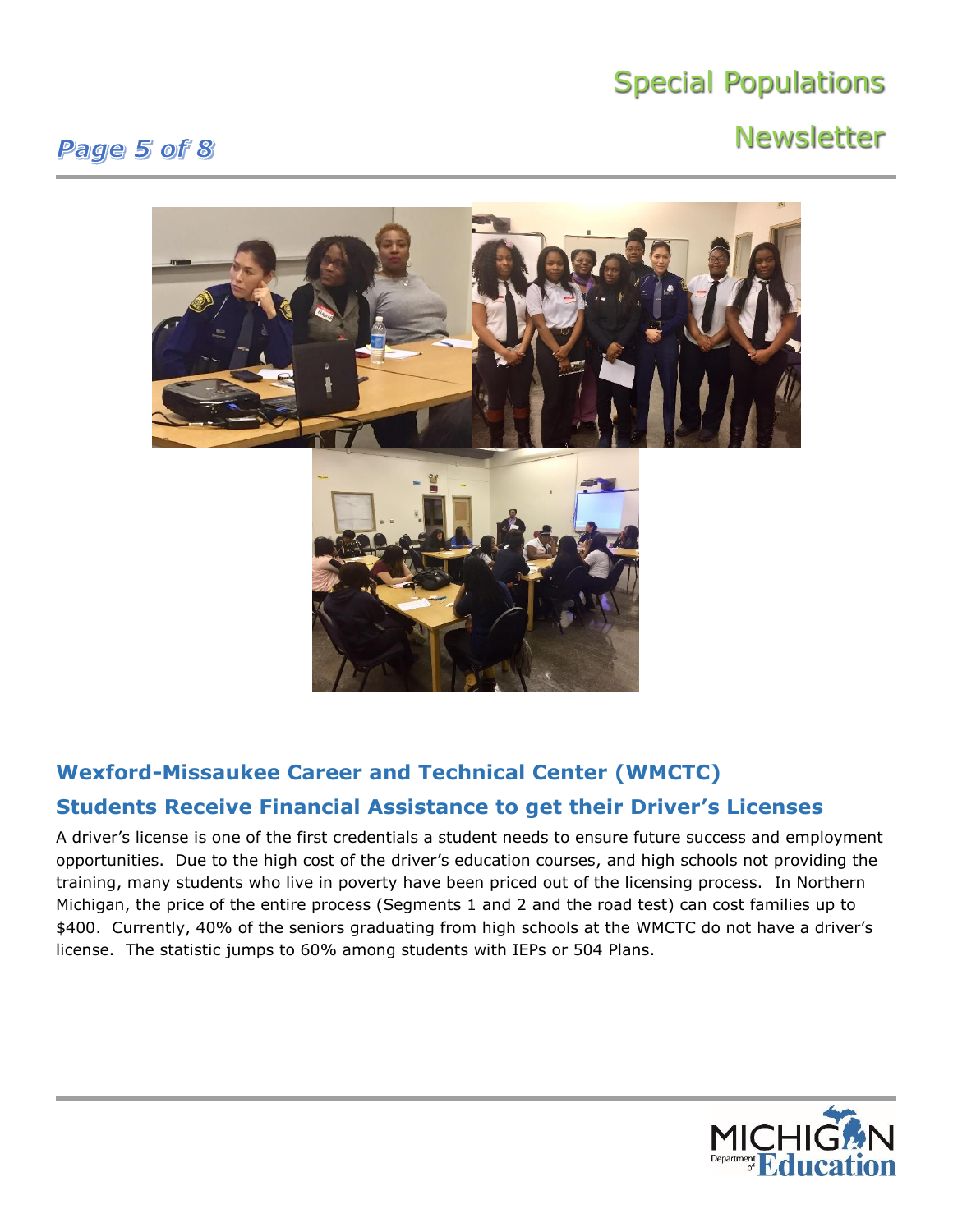### Page 6 of 8

## **Newsletter**

With the goal of career success in mind, the WMCTC brainstormed many possible solutions, but finally settled on one viable fix. The Bob Rowland Memorial Driver's Education Scholarship was created with the hope of granting high school juniors an opportunity to attend driver's education courses at a reduced rate, or in some cases, at no charge. Students with a C+ or better in their WMCTC course for the first semester, and who have five or fewer absences, are eligible to apply for the scholarship. The goal is to target potential co-op students, students that work while attending school, and who would be able to take the driver's education courses during the summer between their junior and senior years. When the students return to WMCTC in the fall, they will be more prepared for an opportunity as a co-op student.

The WMCTC staff met with local charitable organizations and businesses in the hopes of raising awareness and donations for the scholarship. The staff also wrote grants to local community foundations. Over \$10,000 was raised for the scholarship, and 34 WMCTC students will be given the opportunity to access a driver's education and ultimately their driver's license and hopefully the beginning of a successful career and future.

*Thank you to Mindy Cucinella, Teacher Consultant, at the Wexford-Missaukee ISD – Career and Technical Center for sharing this great opportunity for students!*



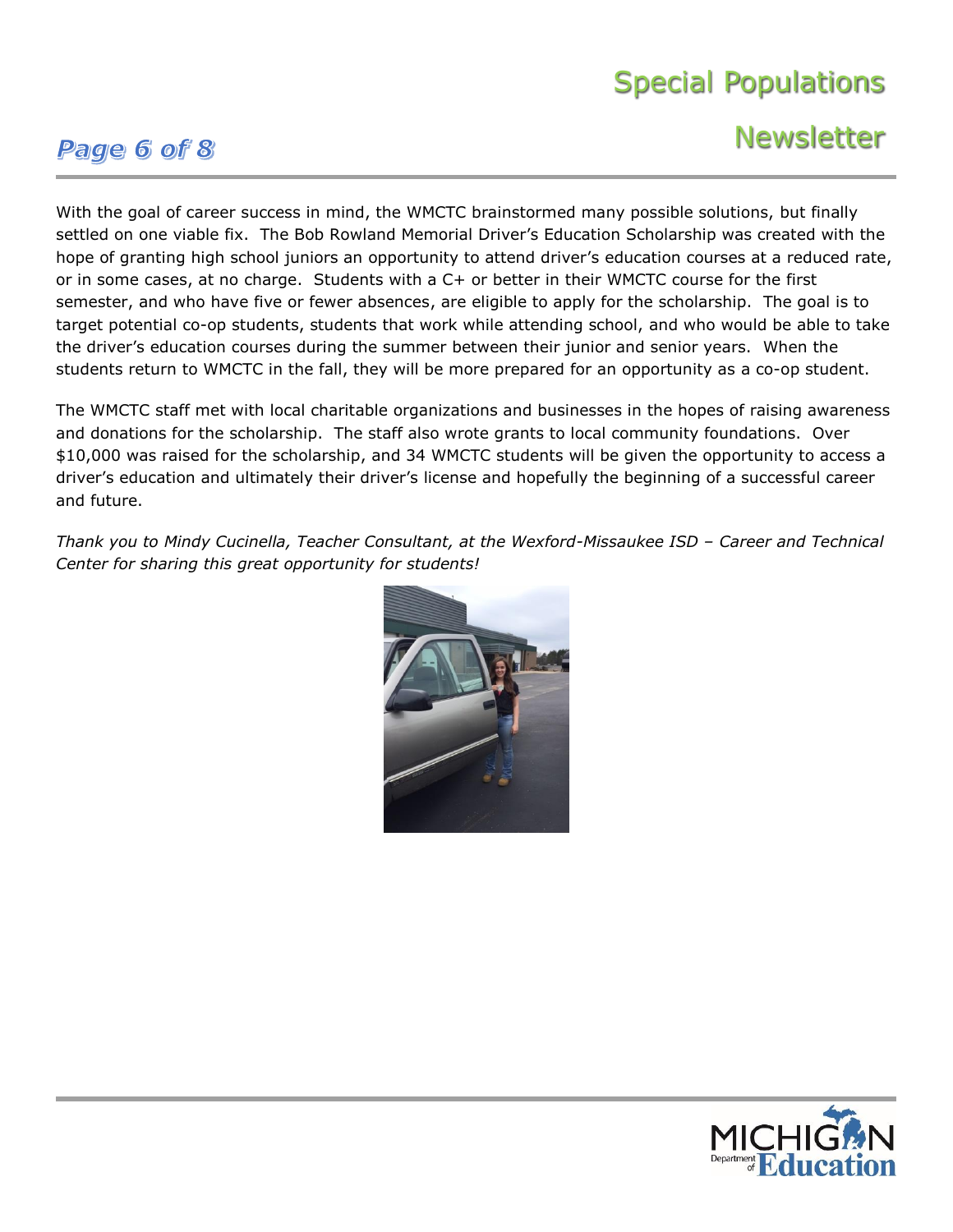### Page 7 of 8

## **Newsletter**

### **Inspiring Stories**

### **Teacher Cadet Program at Chippewa Valley Schools – Dakota High School**

Ally Slone shares an inspiring story of working with an ESL student and how she learned about the power of patience, kindness, and time. Please go to www.michigan.gov/octe and click on Special Populations, or click on the following link to read about this amazing story!

[My Experiences with an English as a Second Language \(ESL\) Student –](http://www.michigan.gov/documents/mde/My_Experiences_with_an_English_as_a_Second_Language_ESL_Student__by_Ally_Slone_DHS_class_of_2017_558776_7.pdf) by Ally Slone (DHS class of 2017)

Makayla Trivett shares her success story, despite overcoming her obstacles of having a disability. Makayla is now in her last academic semester at Oakland University and will begin a full-time, student teaching internship in the Fall of 2017. Please go to www.michigan.gov/octe and click on Special Populations, or click on the following link to read about Makayla's road to success!

[Teacher Cadet: An Important Part of My Unique Journey –](http://www.michigan.gov/documents/mde/Teacher_Cadet_An_Important_Part_of_My_Unique_Journey__by_Makayla_Trivett_DHS_class_of_2013_2_558778_7.pdf) by Makayla Trivett (DHS class of 2013)

We are very proud of both Ally and Makayla!

*Thank you to Claire Brisson, Director of Career and Technical Education, Chippewa Valley Schools, for sharing these inspiring stories of students who attended CTE programs!*

### **Teaching Tools and Helpful Resources!**

### **Teaching Hard vs Soft Skills to Students**

At the Michigan Career Education Conference held January 29-31, 2017, Colleen L. B. Webb, President of the Michigan Business Education Association, gave a phenomenal presentation on teaching hard vs. soft skills to students. Colleen stressed the need to teach students soft skills to be successful in the workplace and sometimes these skills are not easy to teach. Soft skills are people and self-management skills, and these skills may be learned at home, in school, at the workplace, from role models, and through student organizations. Colleen then shared a list of hard vs. soft skills and gave some excellent strategies on how to teach these skills to students. To receive a copy of Colleen's presentation and/or a listing of soft skills, please contact Colleen Webb at [webb164@gmail.com](mailto:webb164@gmail.com) or Valerie Felder at [felderv@michigan.gov.](mailto:felderv@michigan.gov)